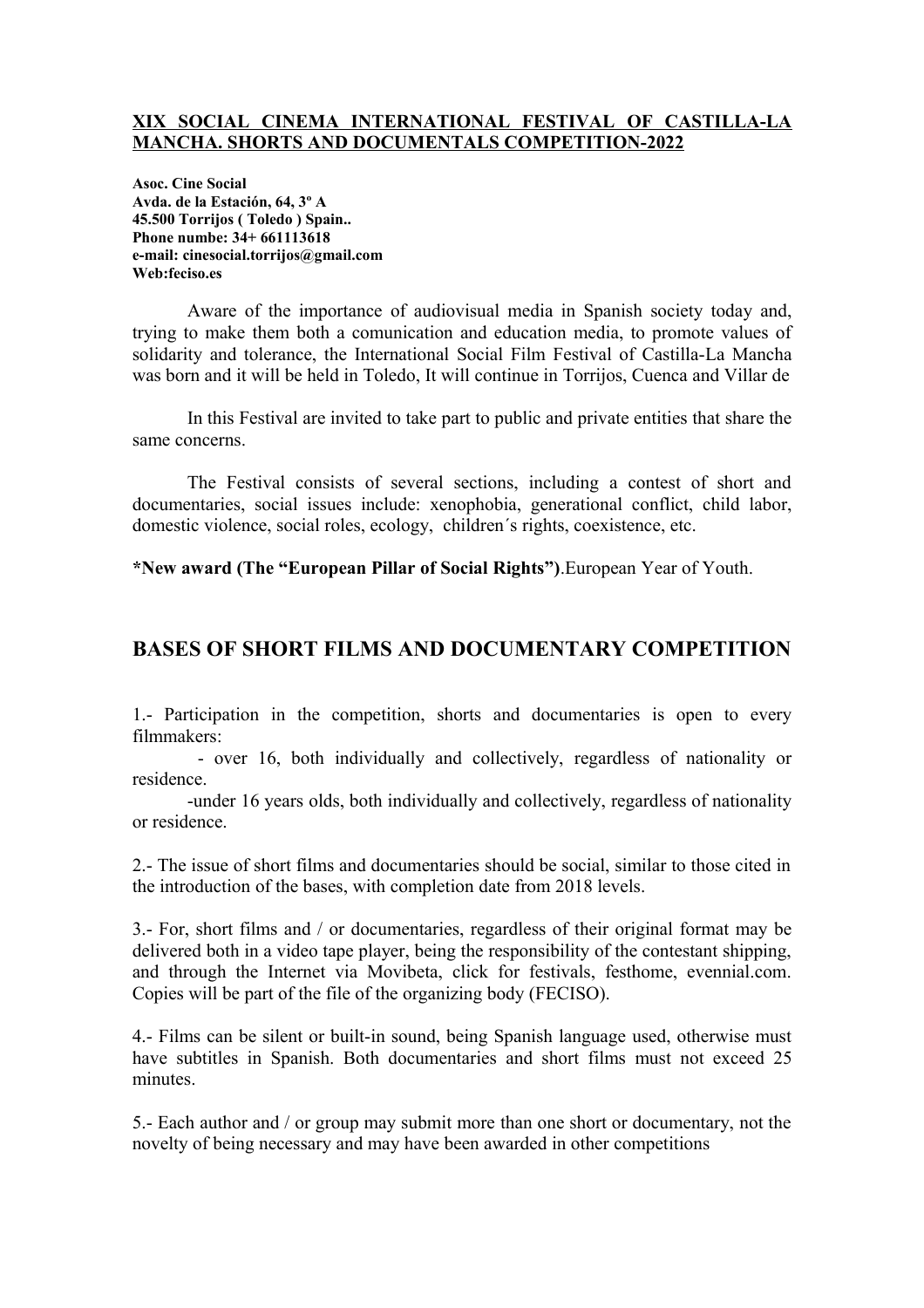6.- Each shipment must record the author's data clearly, photocopy of ID, postal and email addresses, phone numbers, work title, length and original format, data sheet, biofilmography of the author, 2 frames of short, the cover of the work and brief synopsis of this. These data must be sent in digital format when hard copy is sent on DVD.

7.- Physical works will be sent to:

## **Cinema Festival. Short Film and Documentary Competition Avda. de la Estación, 64, 3º A 45.500. Torrijos. (Toledo). SPAIN.**

## **Shipments via the Internet through the following platforms: Movibeta, festhome, click for festivals and festhome.**

8.- Registration dates: from 4 of March until 10 of May, 2022, 14:00 h.

9.- The organization makes a preliminary selection of up to 16 short films and 6 documentaries, which will be notified to the authors; winning short films will become part of the official program of the Festival.

10.- These 16 short and 6 documentaries, at most, spent the final competition, establishing the following awards:

- **1st Award** to the best short film, endowed with sculpture.
- **2nd Award o Young Award** the best short film of young director under 30, endowed with sculpture.
- **3rd Award o FECISO Award,** endowed with sculpture.
- **Documenta Award**: to the best documentary, endowed with sculpture.
- **Raüsch Café Award,** to the second most voted documentary.
- **Young Jury Award,** (short film) endowed with sculpture.
- **Award for best actress,** (short film) endowed with sculpture.
- **Award for best actor,** (short film) endowed with sculpture.
- **Award for best children/youth action,** (short film) endowed with sculpture.
- **Mentions at the discretion of the jury.**
- **Selected works will receive a citation for their nomination and will be included in the educational platform "Film Values" for educational use.**
- **The ''Plena Inclusión'' Award ( First and Second ) is created and it will be awarded to the documentary/short film that best reflects the physical and / or intellectual inability.**
- **Also the 6 best works will be selected.**
- For the second year in a row is created **The "European Pillar of Social Rights" Award is created to promote a dialogue on social rights in the EU on the basis of the rights and principles enshrined in the [European](https://ec.europa.eu/info/european-pillar-social-rights/european-pillar-social-rights-20-principles_en)** [Pillar of Social Rights](https://ec.europa.eu/info/european-pillar-social-rights/european-pillar-social-rights-20-principles_en). Because the prize will be awarded to the documentary/short film that best illustrates the situation of the younglins in the EU regarding the rights below and/or best advocates for the effective application of the following rights for all the young citizens living in the  $EU:$ 
	- \*inclusive education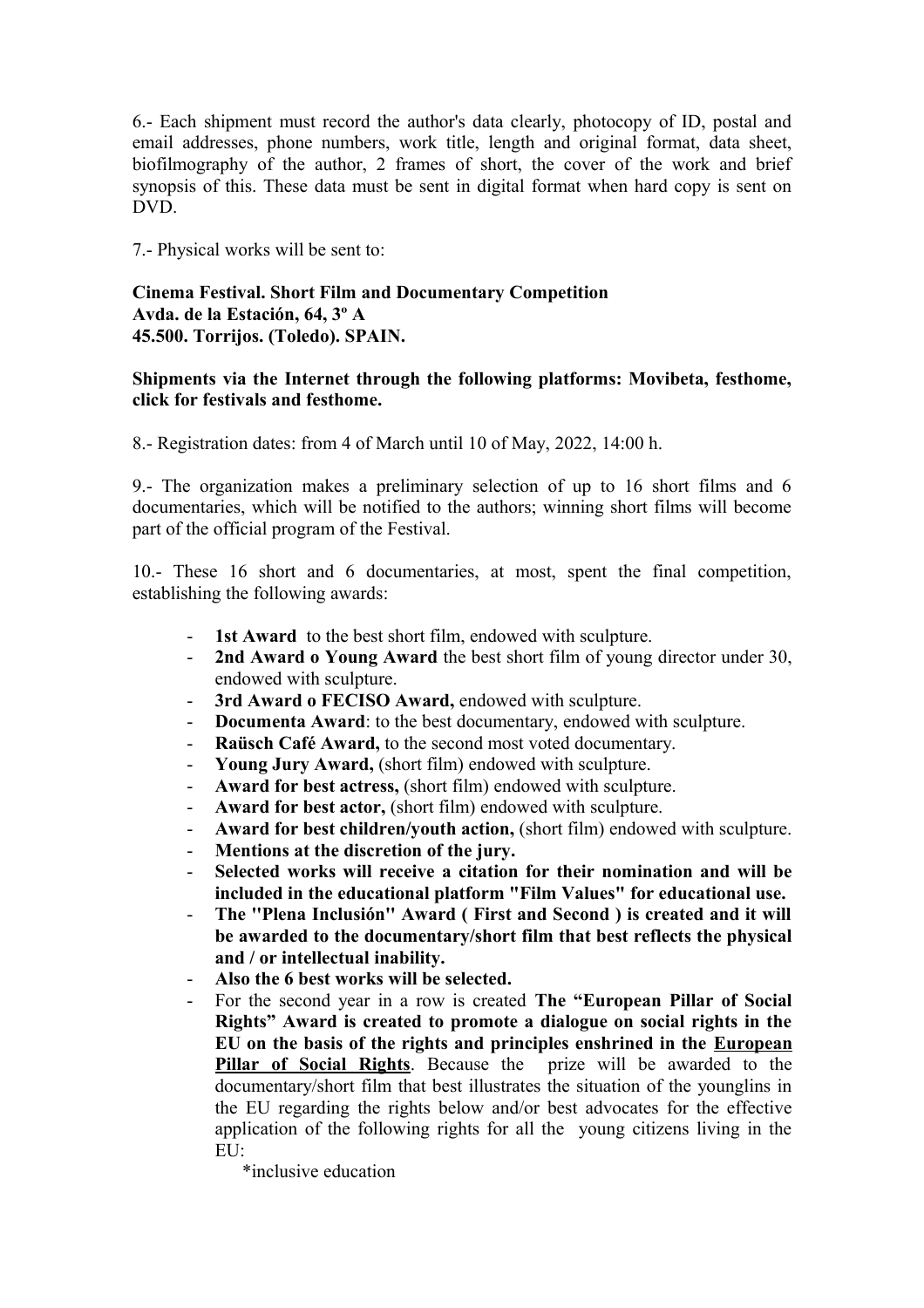\*childcare and support to children \*equal opportunities regardless of gender, racial or ethnic origin, religion or belief, disability, age or sexual orientation \*support to find employment \*healthy, safe and fair working conditions \*Social dialogue and involvement of workers \*work-life balance \*minimum income ensuring a life in dignity at all stages of life, and effective access to essential services \*timely access to affordable, preventive and curative health care of good quality and long-term care \*housing and assistance for the homeless

The organization makes a preliminary selection of up to 6 short films and 4 documentaries, which will be notified to the authors; winning short films will become part of the official program of the Festival.

The winning short film or documentary will receive a bonus prize of  $\epsilon$ 1.000 for buying AV material and/or bibliographic in a shop decided by the Representation of the EU Commission in Spain. Extracts of the winning work (with mention of authors and right holders) will be available at the Audio-visual portal of the European Commission <https://audiovisual.ec.europa.eu/en/video>with subtitles in all EU languages, audio description and international sign language interpretation. The audiovisual material (still images, moving images and sound sequences) made available on the website of the Audiovisual Service of the European Commission is offered free of charge for EUrelated information and education purposes, unless otherwise stated. The winner will be requested to authorize the Commission to use extracts of the film for the mentioned purposes. The winner may be required to provide additional information on image rights of the people portrayed in the short film or documentary and any other information necessary to comply with the rules of the audio-visual portal of the European Commission. It is understood that the rights of emissions are give up to the European Commission for they to make the actions of promote.

#### **Children section:**

- - **"Friends of the children award" for de short film and documentary general that express in the best way the world of children.**
- **We will chose three works for each award**
- **The endowment is identical to other awards.**

11.- The jury will be composed of prominent figures of culture and cinema, its verdict is final and can leave any of the prizes without winner. The jury for the European Pillar of Social Rights awards will be composed of officials of the European Commission, representatives of the civil society and of prominent figures of culture and cinema. The Youth Jury is comprised of students from secondary schools. It is compulsory for the winners to receive their awards to be present at the awards gala.

For the ones who present to the under 16 category, the justices will be children of the Children Council and Teenagers of the city of Toledo, as other members of the council.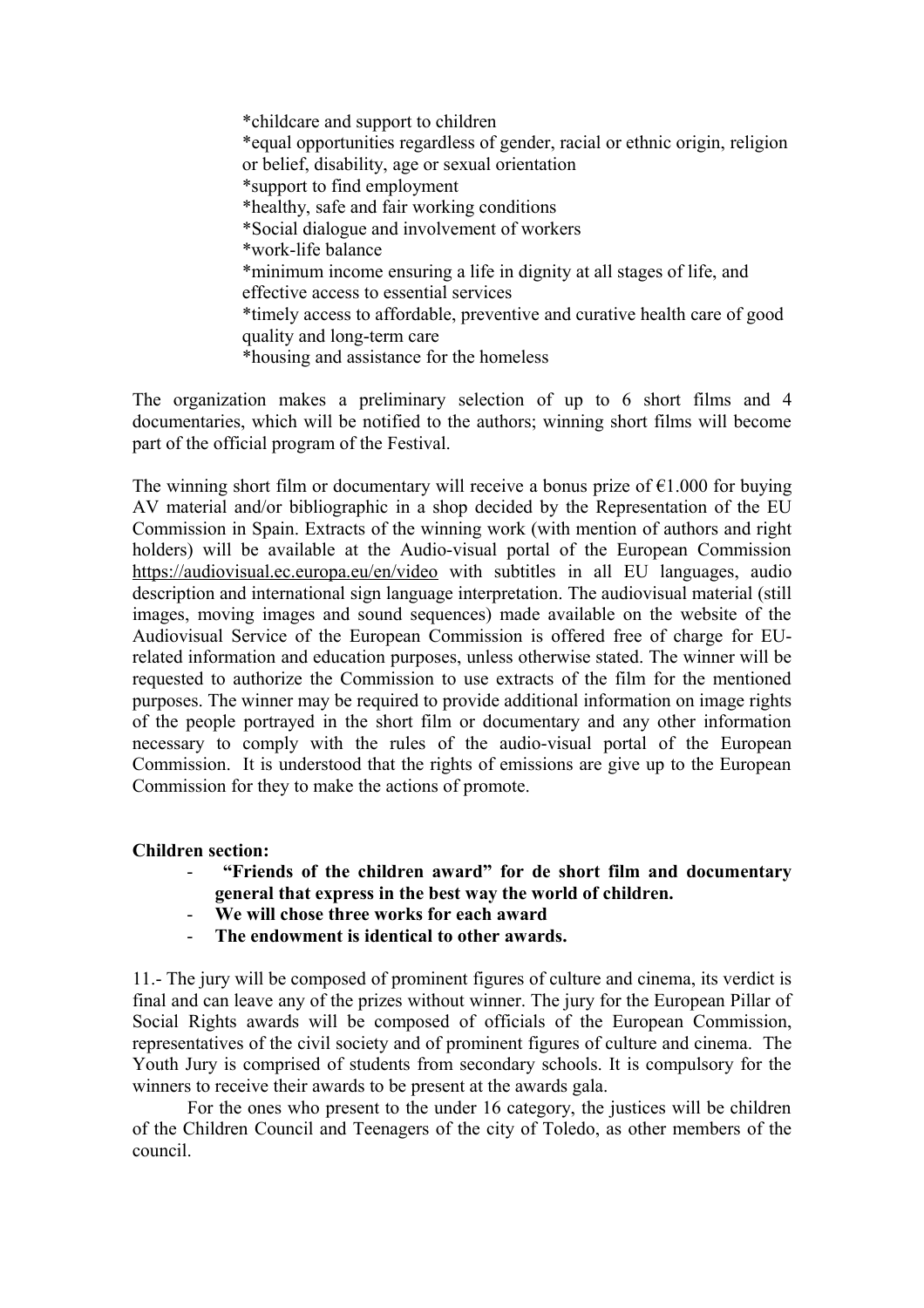The jury of the award Biblioteca Solidaria will be composed of associations and social entities designed by Biblioteca Solidaria.

The jury of Plena Inclusión will be cinformed by members of this entity.

The jury of documental will be conformed of Atmistía Internacional In CLM.

The awarded must come to received the prize in person, in case of impossibility justificated, must assign someone.

12.- Contestants are responsible for the short films presented are not subject to any legal claim.

13. The organization reserves the right to modify any point of these rules if circumstances require it, the organization would advise.

14.- Contestants yield emission allowances to the festival for educational and non-profit use.

15.- Whit the objective of promote more the work selected, you can watch them on line for free for a month once the Festival has ended on the web site.

16.- Participation in this competition implies acceptance of its bases.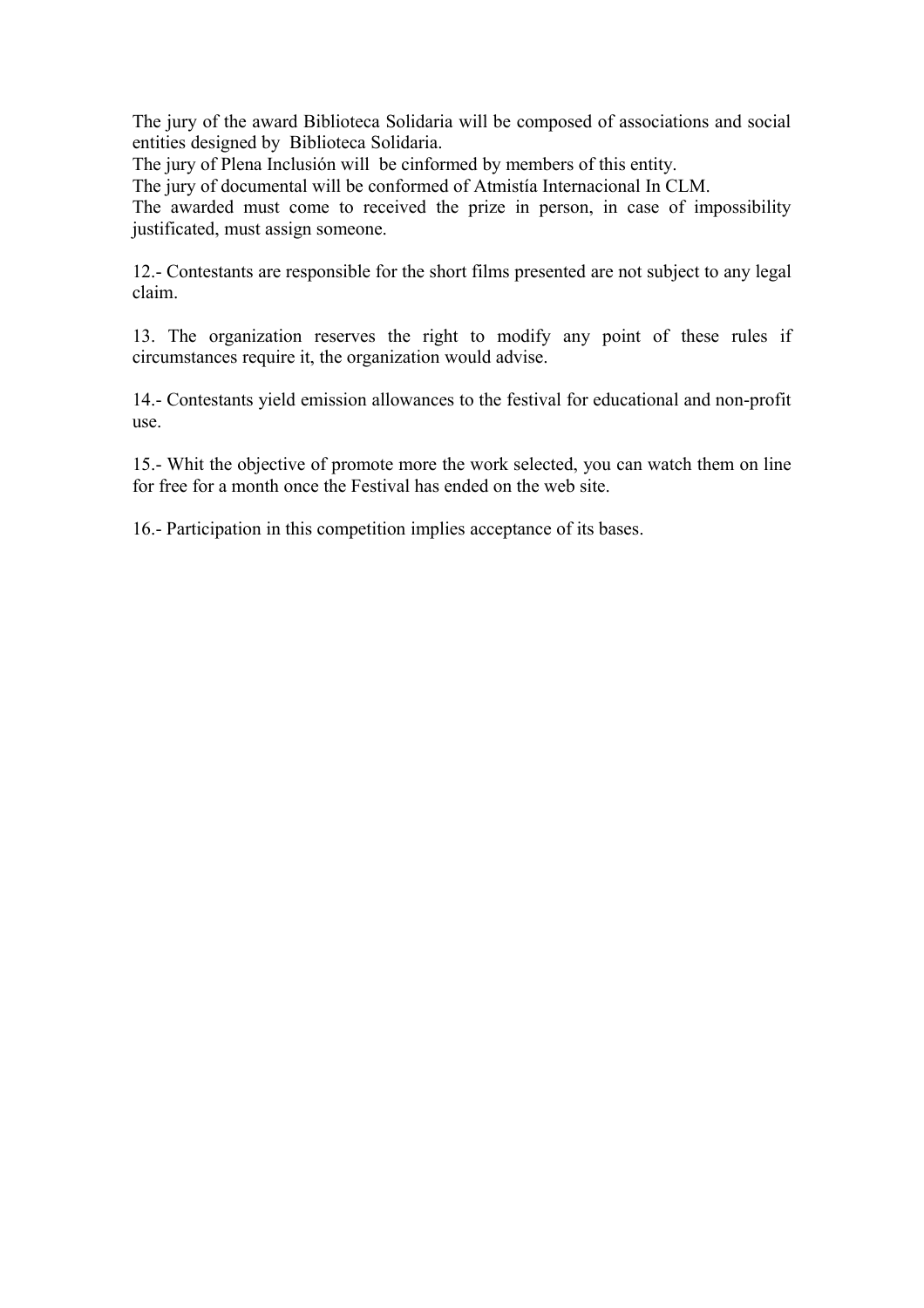#### **XIX FESTIVAL INTERNACIONAL DE CINE SOCIAL DE CASTILLA-LA MANCHA. CONCURSO DE CORTOMETRAJES Y DOCUMENTALES- 2022.**

**Asoc. Cine Social. Avda. de la Estación, 64, 3º A, 45.500 Torrijos ( Toledo ). Tfno. 661113618 e-mail: cinesocial.torrijos@gmail.com Web: feciso.es** 

Conscientes de la importancia que tienen los medios audiovisuales en la sociedad española de hoy y, pretendiendo hacer de ellos tanto un medio de comunicación como de educación, que fomenten valores de solidaridad y tolerancia, nace el Festival Internacional de Cine Social de Castilla-la Mancha, que se celebrará en Toledo, Torrijos, Cuenca , Villar de Olalla y otras localidades de Castilla-La Mancha durante los meses de octubre y diciembre de 2.022.

A este Festival se invitará a participar a entidades públicas y privadas que compartan las mismas inquietudes.

El Festival se compone de varios apartados, entre los que se incluye un concurso de cortos y de documentales, de temática social: xenofobia, conflicto generacional, explotación infantil, violencia de género, roles sociales, ecología, derechos de la infancia, convivencia, etc.

\***Nuevos premios ("Premio Pilar Europeo de los Derechos Sociales")**. Año Europeo de la Juventud.

## **B A S E S DEL CONCURSO DE CORTOS Y DOCUMENTALES:**

1.- La participación en el Concurso de Cortos y Documentales está abierta todo@s con dos categorías:

 - los realizador@s mayores de 16 años tanto de forma individual como colectiva, sin distinción de nacionalidad, ni residencia.

 - los realizadores menores de 16 años tanto de forma individual como colectiva, sin distinción de nacionalidad y residencia.

2.- El tema de los cortos y documentales debe ser de carácter social, de un ámbito similar a los citados en la introducción de las bases, con fecha de realización a partir de 2.018.

3.- Para su selección, los cortometrajes y/o documentales, independientemente de su formato original, se podrán entregar tanto en una cinta de vídeo DVD, corriendo a cargo del concursante el envío, como por medio de internet a través de movibeta, click for festivals, festhome y promofest Las copias formarán parte del archivo de la entidad organizadora (FECISO).

4.- Las películas pueden ser mudas o con sonido incorporado, siendo el castellano el idioma utilizado, de no ser así deberán tener los subtítulos en este idioma. Tanto los cortometrajes como los documentales no deben superar los 25 minutos de duración.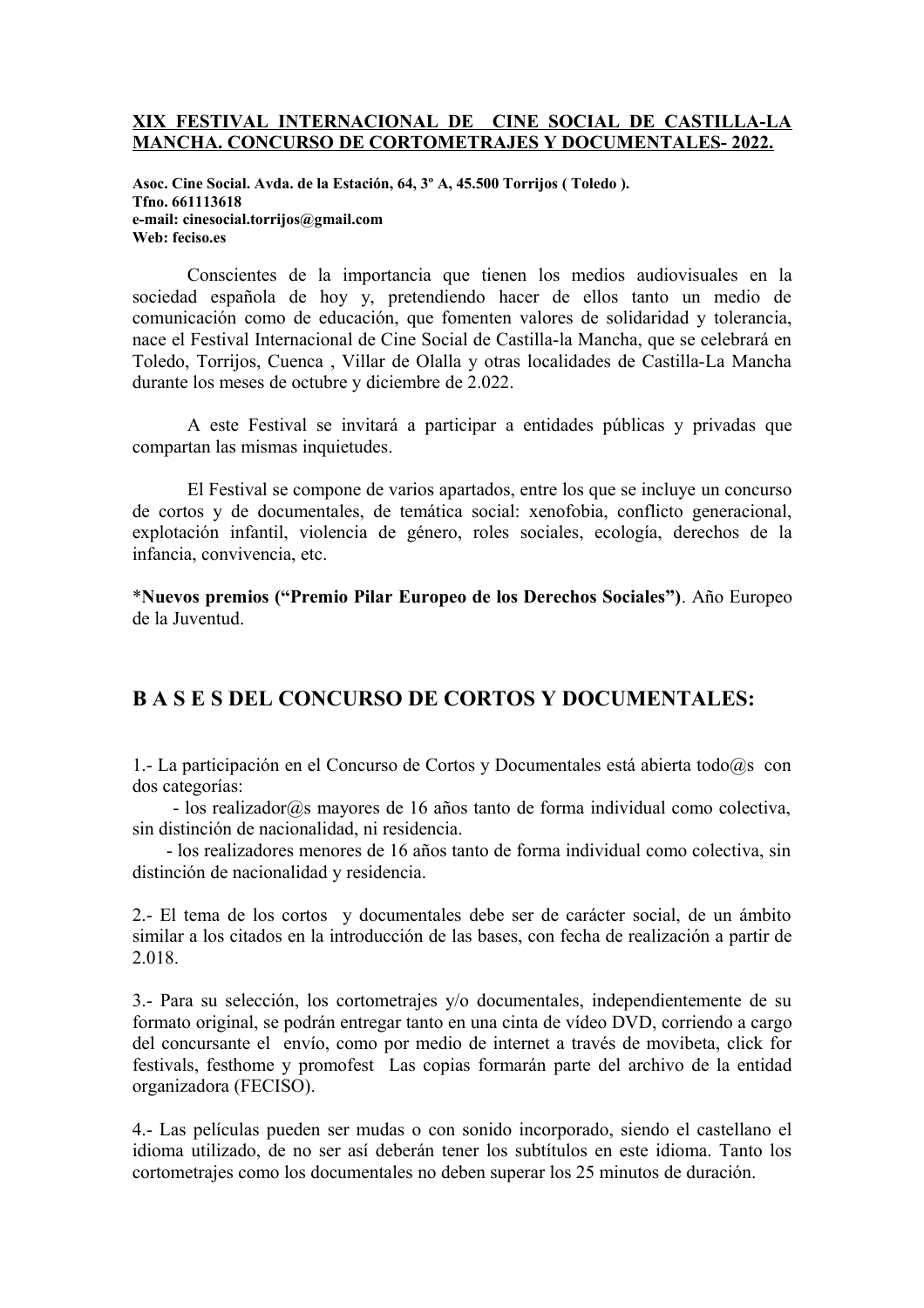5.- Cada autor y/o colectivo puede presentar más de un corto o documental, no siendo necesario su carácter inédito y pudiendo haber sido premiados en otros certámenes

6.- En todos los envíos se harán constar de forma clara los datos del autor/es, fotocopia del DNI o similar, dirección postal y electrónica, teléfonos, título de la obra, duración y formato original, ficha técnica, biofilmografía del autor, 2 fotogramas del corto, la carátula del trabajo y breve sinópsis de éste. Estos datos deben ser enviados en formato digital cuando se envíe copia física en dvd.

7.- Los trabajos físicos se enviarán a:

**Festival de Cine. Concurso de Cortometrajes y Documentales Avda. de la Estación, 64, 3º A 45.500. Torrijos. (Toledo). ESPAÑA.**

**Los envíos vía internet por medio de las siguientes plataformas: movibeta, festhome, click for festivals, y promofest.**

8.- Fechas de inscripción: desde el 4 de marzo hasta las 14 h del 10 de mayo de 2022.

9.- La organización realizará una selección previa de hasta 16 cortometrajes y 6 documentales, que será notificada a sus autores; los cortometrajes y documentales seleccionados pasarán a formar parte del programa oficial del Certamen.

10.- Estos 16 cortos y 6 documentales, como máximo, pasarán a la fase final del concurso, estableciéndose los siguientes premios:

- **1er. Premio** al mejor corto, dotado con escultura.
- **2º Premio o Premio Dirección Joven** al mejor cortometraje de director joven, menor de 30 años, dotado con escultura.
- **3er. Premio o Premio Bilioteca Solidaria,** dotado con escultura.
- **Premio Documenta**: al mejor documental, dotado con escultura.
- **Premio Documenta2,** al segundo documental más votado.
- **Premio Jurado Joven,**( cortometraje) dotado con escultura.
- **Premio mejor actuación femenina,** (cortometraje) dotado con escultura.
- **Premio mejor actuación masculina,** (cortometraje) dotado con escultura
- **Premio mejor actuación infantil/juvenil,** (cortometraje) dotado con escultura.
- **Menciones: a criterio de los jurados.**
- **Los trabajos seleccionados recibirán una mención por su nominación y pasarán a incluirse en la plataforma educativa "Valores de película" para uso educativo.**
- - **Los Premios ( primero y segundo) Plena Inclusión, serán otorgados a los documentales o cortometrajes que mejor reflejen la discapacidad física y/o intelectual.**
- **Igualmente se seleccionarán los 6 mejores trabajos.**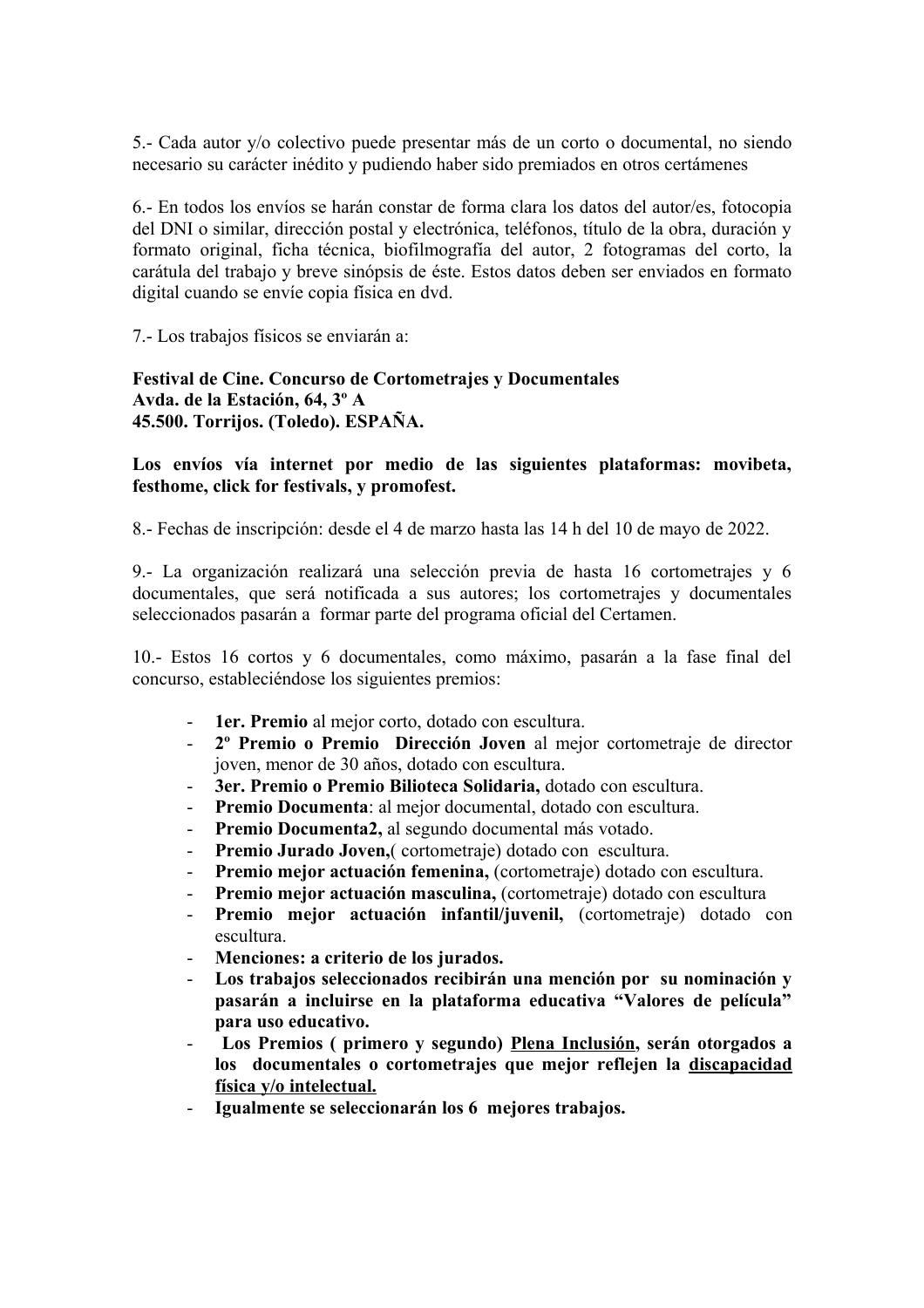Por segundo año consecutivo se convoca el **Premio «Pilar Europeo de Derechos Sociales» para promover un diálogo sobre derechos sociales en la UE sobre la base de los derechos y principios consagrados en el pilar europeo de derechos sociales. Con motivo del Año Europeo de la Juventud,** el premio se concederá al documental o al cortometraje que mejor ilustre la situación de los jóvenes en la UE en lo que respecta a los derechos indicados a continuación o a los mejores defensores para la aplicación efectiva de los siguientes derechos para los jóvenes que viven en la UE:

\* educación inclusiva

\* atención infantil y apoyo a los niños

\* igualdad de oportunidades independientemente de sexo, origen racial o étnico, religión o convicciones, discapacidad, edad u orientación sexual

\* apoyo a la búsqueda de empleo

\* condiciones de trabajo saludables, seguras y justas

\* diálogo social y participación de los trabajadores

\* conciliación de la vida privada y la vida profesional

\* renta mínima que garantice una vida digna en todas las etapas de la vida y un acceso efectivo a los servicios esenciales

\* acceso oportuno a una atención sanitaria asequible, preventiva y curativa de buena calidad y cuidados de larga duración

\* vivienda y asistencia a las personas sin hogar

La organización realiza una selección preliminar de hasta 6 cortometrajes y 4 documentales, que se notificarán a los autores; Los cortometrajes ganadores formarán parte del programa oficial del Festival.

El cortometraje o documental ganador recibirá un **premio consistente** en un bono de 1000 euros para compra de material audiovisual y/o bibliográfico canjeable en el establecimiento que determine la Representación de la Comisión Europea en España. La Representación de la Comisión Europea en España podrá difundir la obra ganadora o extractos de la misma (con mención de los autores y titulares de derechos) en sus canales, para ello, el ganador podrá tener que facilitar información adicional sobre los derechos de imagen de las personas reproducidas en el cortometraje o documental, así como cualquier otra información necesaria para su difusion.Se entiende que cede derechos de emisión a la Comisión Europea para que esta pueda realizar las oportunas acciones de promoción.

#### **Sección Infancia:**

- **Premio "Amigos y amigas de la infancia" para aquel trabajo corto o documental que mejor refleje el mundo de la infancia.**
- **Igualmente, se seleccionarán hasta 6 trabajos.**
- **La dotación es idéntica al resto de premios.**

11.- Habrá diferentes jurados, así, el jurado general estará compuesto por relevantes figuras de la cultura y el cine, su veredicto será inapelable, pudiendo dejar desierto alguno de los premios. El jurado joven estará compuesto por alumnos de institutos de secundaria. Para los que se presenten en la categoría de Infancia el jurado estará compuesto por niños y niñas del Consejo de Participación Infantil y Adolescente (CPIA) de la ciudad de Toledo, así como de otros miembros de este Consejo.

El premio Biblioteca Solidaria estará compuesto por asociaciones y entidades sociales designadas por Biblioteca Solidaria.